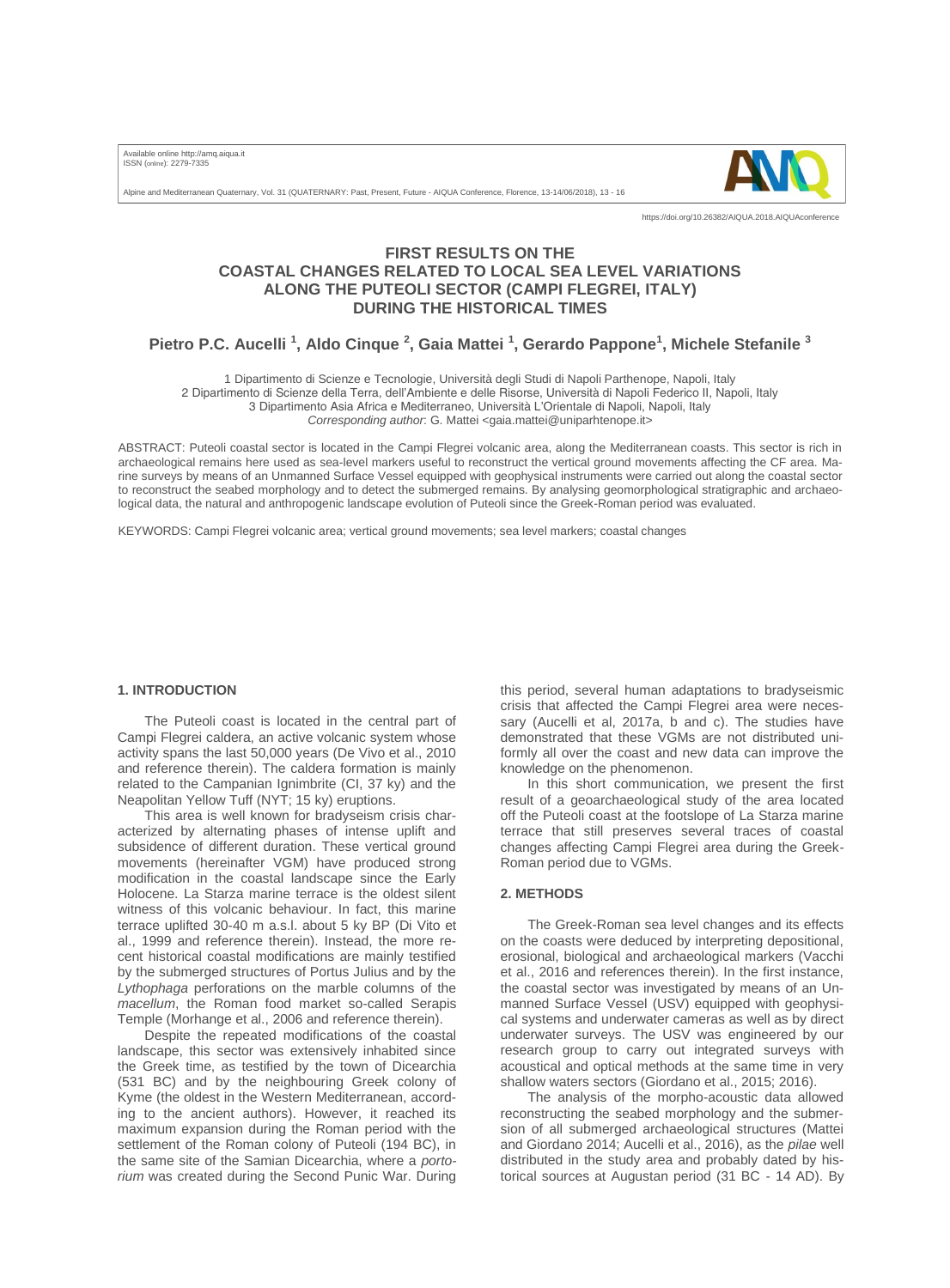correcting the present submersion with respect to the indicative meaning (the elevation where the marker was built with respect to the palaeo-sea level, Vacchi et al., 2016 and references therein), a new palaeo-sea level was deduced.

Three palaeo sea-level dated at Greek-Roman period were identified by reinterpreting a stratigraphic record close to the *macellum* (Bellucci et al., 2006), taking into account the archaeological constrains provided by the restorations in this complex and by the Portus Julius construction.

The main evolutive steps of the coastal sector in the same period were deduced by analysing highresolution morphologic (LIDAR, single beam and multibeam bathymetry) and geological data as well as by interpreting all submerged archaeological remains located in the study area.

#### **3. RESULTS**

Puteoli coastal sector has suffered short-lived subsidence phases in the historical times which greatly amplified the effects of the eustatic sea level rise (Lambeck et al., 2011), producing the submersion of wide areas.

The sea level deduced by studying the 74 submerged *pilae*, probably built not before the Augustan Age and well distributed off the Southern Puteoli coastal sector are an important evidence of a coastal retreat. As the more preserved pila has the top surface at -1 m bsl and considering an indicative range not higher than 2 m, the  $1<sup>st</sup>$  century AD sea level was no lower than -3 m.

A previous sea level at -6 m was deduced by the present submersion of the Portus Julius entry channel (Passaro et al., 2013). In fact, this military port was hastily built in 37 BC, as a new resource for the war against the pirates, and abandoned in a few years for the rapid submersion of port facilities (Todesco et al., 2014). We can deduce a subsidence about of 3 m that also explains the construction of the *pilae* as a coastal defence during the Augustan age.

Two other relative sea level between the  $1<sup>st</sup>$  century BC and  $1<sup>st</sup>$  century AD were deduced by reinterpreting a stratigraphic record close to the famous *macellum* probably built in the I century AD, in a place where also a 1st mosaic floor was discovered, probably dated at mid-II century BC by several authors (i.e. Dvorak & Mastolorenz, 1991; Todesco et al., 2014). A sea level dated at the time of the construction of the first structures in this site was evaluated not higher than - 8 m by Bellucci et al. (2006), thanks to the anthropogenic deposits (with pottery fragments) on which the first floor lies. Consequently, we have calculated a subsidence phase between ca. 150 BC and 37 BC about of 2 m.

The  $1<sup>st</sup>$  floor was totally buried by 2 m of coarse sands that can be interpreted as an antrophic intervention aimed at the construction of the 2<sup>nd</sup> marble floor.

The last relative sea level at -2 m b.s.l. was deduced from the position of the second marble floor (probably dated at Flavian age), the second in the sequence of the site, at 0.086 m a.s.l. (by supposing 2 m of indicative meaning).

#### **4. DISCUSSION AND CONCLUSION**

This study has provided new data related to Greek-Roman vertical ground movements affecting the Campi Flegrei, by means of a precise detection of four local palaeo-sea level indicators.

In the first instance, a new palaeo-sea level probably dated not before the Augustan period (Camodeca, 1994) was evaluated by sensing the underwater archaeological landscape of this sector by using a USV with geophysical instruments. The corresponding coastline position at that time was reconstructed by integrating the geophysical, geomorphological and archaeological interpretations (Figure 1).

Thanks to these interpretations, a subsidence occurred between 37 BC and the 1st century AD was evaluated for the first time, by overlaying the sea level data deriving from the submersion of the defence structures (*pilae*) here studied with that of Portus Julius (Passaro et al., 2013) built several years before the pilae. In the second instance, the reinterpretation of the stratigraphic record described by Bellucci et al. (2006) allowed us to evaluate the two other palaeo-sea level as well as the corresponding coastline positions (Figure 1). Two subsidence phases deriving from these interpretations were obtained: one between ca. 150 BC and 37 BC, and another during the of  $1<sup>st</sup>$  century AD. Taking into account that the eustatic sea level during this time lapse was constantly at -1.1 m b.s.l. (Aucelli et al., 2017; Lambeck et al., 2011), the subsidence of about 3 m can be ascribed to a volcano tectonic ground movement.

The vertical ground movements of metric entity here tentatively proposed between 2<sup>nd</sup> century BC and 1<sup>st</sup> century AD, can be totally ascribed to a volcanotectonic origin, taking into account that the eustatic sea level rise during this time lapse ranged between -1.38 m and 1.06 m (Aucelli et al., 2017; Lambeck et al., 2011).

Taking into account that the eustatic sea level rise during this time lapse ranged between -1.38 m and - 1.06 m (Aucelli et al., 2017; Lambeck et al., 2011), these vertical ground movements of metric entity can be totally ascribed to a volcano-tectonic origin.

At that time, this study provides a first evaluation of the subsidence effects on the Campi Flegrei coastal landscape and coastal settlements during the historical times, thanks to the reconstruction of the local sea level variations between the  $2^{nd}$  century BC and the  $1^{st}$  century AD (Figure 1).

In conclusion, the historical coastal evolution of the central part of Campi Flegrei caldera has been characterized by a coastal retreating about of 150 m. The coastline positions here reconstructed between 200 BC and 14 AD have enabled us to assess this trend. This study has demonstrated as the Puteoli coastal landscape was strongly modified by volcano-tectonic movements inducing fast sea level variations. These coastal changes were reconstructed by overlaying geomorphological archaeological and stratigraphic interpretations in order to describe the interaction between landforms evolution and human adaptations. Moreover, the ongoing acquisition of new archaeological data could slightly vary some geochronological constraints related to the macellum construction phases.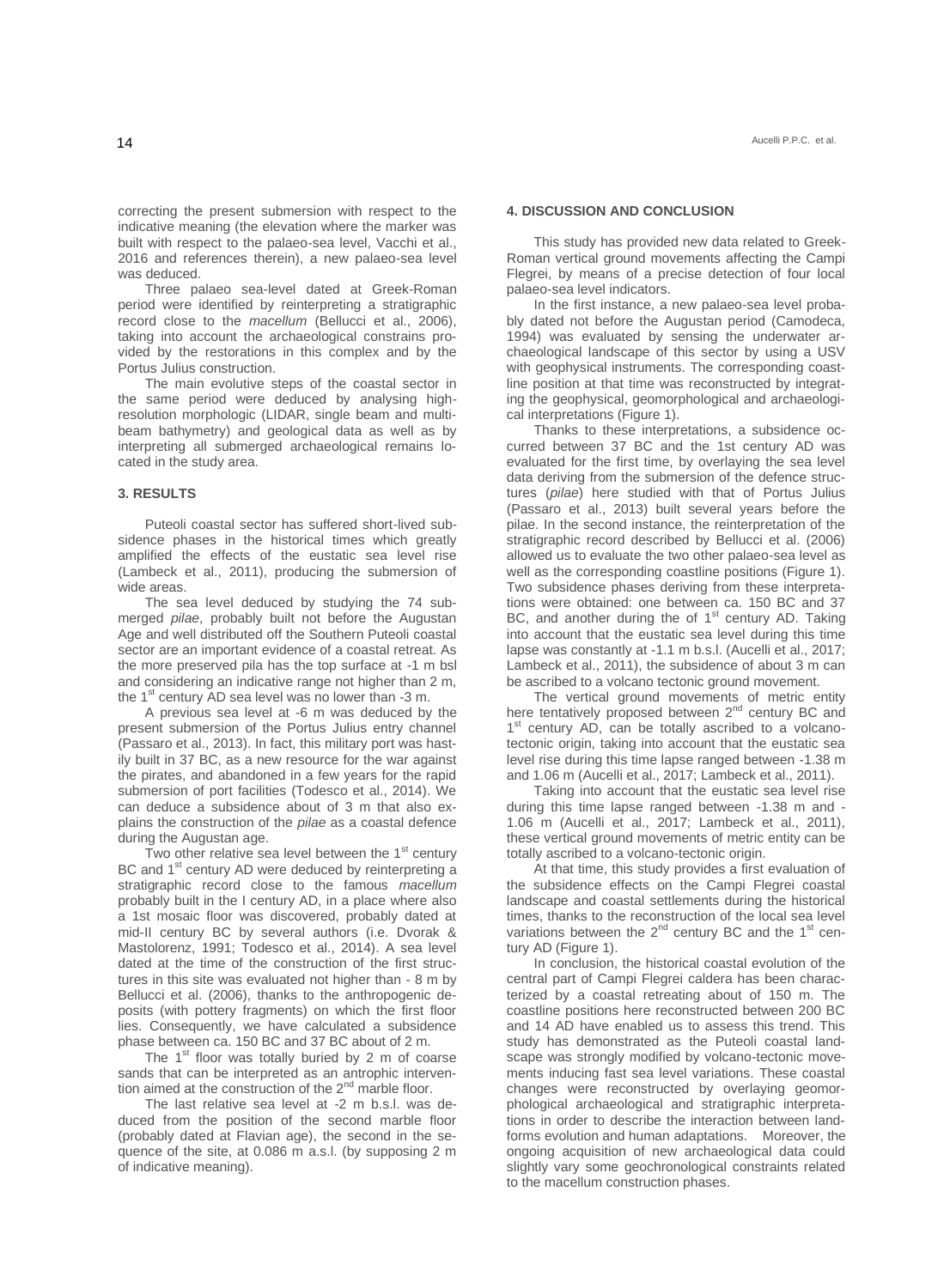

Fig. 1 - A) Relative sea level curve since the Greek-Roman times; B) 3D landscape with the Roman structures nowadays submerged and the coastline positions between the 2nd century BC and 1st century AD.